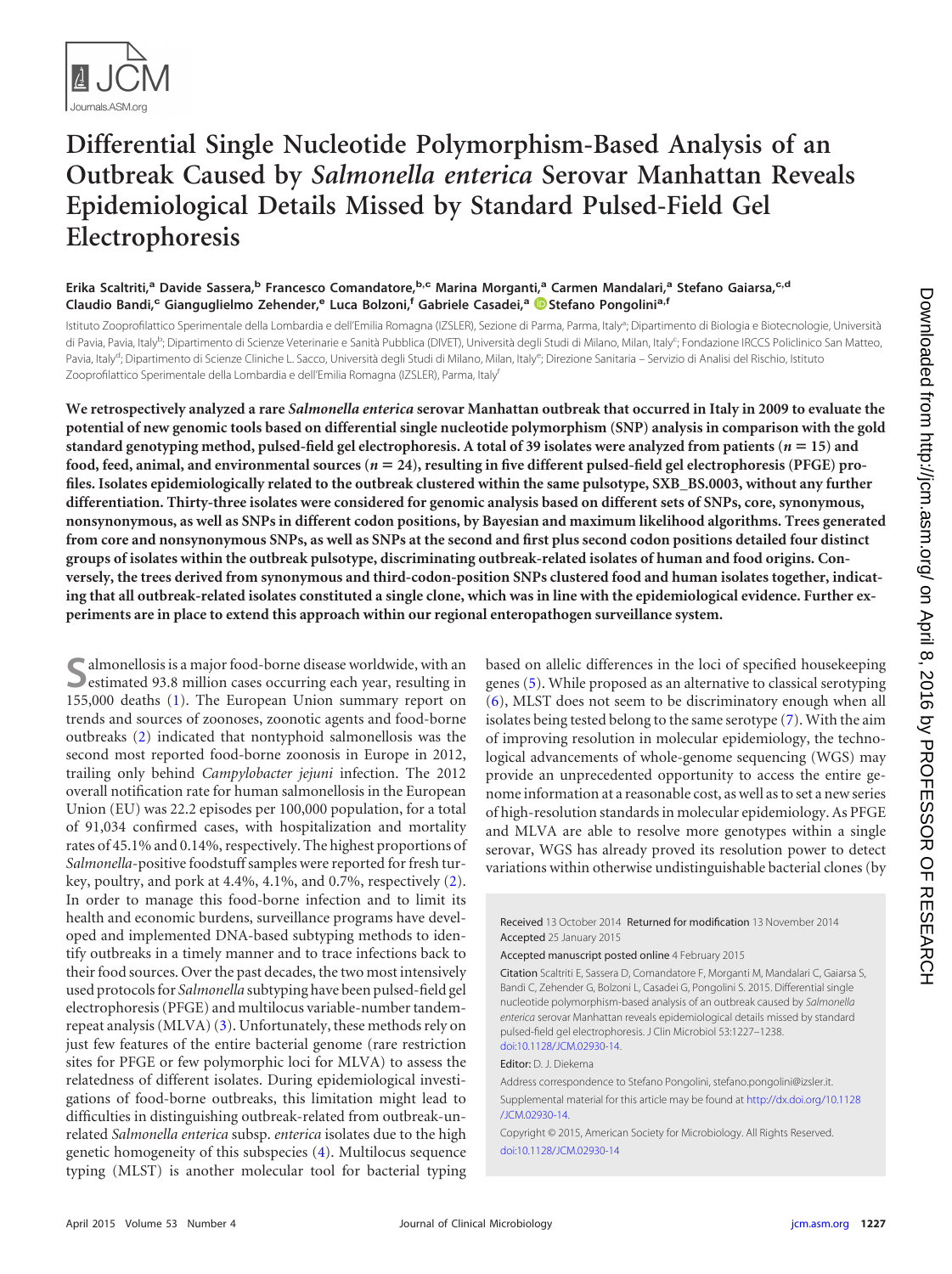PFGE or MLVA), as shown by recent examples in the literature [\(8,](#page-10-7) [9\)](#page-10-8). Large studies based on WGS within *S. enterica* subspecies [\(10\)](#page-10-9) and within serovars in *S. enterica* subsp. *enterica* [\(11,](#page-10-10) [12\)](#page-10-11) contributed to the elucidation of *Salmonella* phylogenetic diversity and also accomplished important steps forward in the area of bacterial disease tracking. Moreover, serovar-specific studies on *S. enterica* subsp. *enterica* have highlighted microevolutionary differences among clinical, environmental, and food isolates in *S. enterica* serovars Montevideo [\(13,](#page-10-12) [14\)](#page-10-13), Enteritidis [\(4\)](#page-10-3), Newport [\(15\)](#page-10-14), Typhimurium [\(16](#page-10-15)[–](#page-10-16)[18\)](#page-10-17), and Heidelberg [\(12\)](#page-10-11), which would have been missed by more traditional approaches.

While outbreaks of more common serovars, such as *Salmonella* Typhimurium and *Salmonella* Enteritidis, have been reported and investigated, only a few human outbreaks due to *S. enterica* serovar Manhattan have been reported [\(19,](#page-10-18) [20\)](#page-10-19) worldwide in the past 60 years, and none have been characterized at the genomic level. Here, we present a WGS-based retrospective analysis of the only *Salmonella* Manhattan outbreak ever documented in Italy, which occurred from June to July 2009 in a relatively small geographic area in the province of Modena.

The outbreak investigation at the time of the event was carried out by international standard epidemiological techniques [\(21\)](#page-10-20) and by PFGE on the isolates from patients and food, feed, animal, and environmental sources.

The aim of this study was 2-fold: (i) to evaluate the effectiveness of WGS to accurately identify the relationships among all the outbreak-related isolates with enough resolution to clarify the ambiguities that PFGE was not able to unravel, and (ii) to explore and test new genomic tools for bacterial molecular epidemiology based on synonymous and nonsynonymous single-nucleotide polymorphisms (SNPs) and SNPs in different codon positions.

We selected this specific *Salmonella* Manhattan outbreak to test our WGS pipeline because of three main features that made this outbreak a particularly suitable case study. First, *Salmonella* Manhattan is considered a rare serotype, as confirmed by the regional surveillance system for *Salmonella* of Emilia-Romagna, which over the past 3 years recorded a yearly average of only 5.6 sporadic cases over a total of 924 isolates per year, from a regional population of about 5,000,000 (M. Morganti, E. Scaltriti, L. Bolzoni, G. Casadei, and S. Pongolini; Enter-net Italia, unpublished data). This low prevalence of *Salmonella* Manhattan infection provides a reasonable confidence that virtually all isolates collected in the outbreak area at the time of the episode belonged to the outbreak, therefore preventing the noise effect due to unrelated isolates wrongly assigned to the epidemic. Second, the investigation conducted at the time of the outbreak was successful in tracing the infection back to a food point source using internationally coded epidemiological methods [\(21\)](#page-10-20); bacterial isolates were also recovered not only from food (pork sausage) at the retail level but also along the food chain up to the raw meat used to prepare the implicated food (at the production establishment). Third, the regional surveillance system for *Salmonella* of Emilia-Romagna, hosted at the Istituto Zooprofilattico Sperimentale della Lombardia e dell'Emilia Romagna (IZSLER), holds a full collection of *Salmonella* Manhattan strains covering the years 2001 to present. This set of isolates was pivotal in the conduct of a successful epidemiological investigation and for testing our WGSbased analyses of this rare serovar.

# **CASE REPORT**

The diagnostic unit of Parma of IZSLER is the Regional Reference Center for Surveillance of Enteropathogens (Enter-net) of clinical, environmental, animal, and food origins. Within this activity, a cluster of 15 human infections caused by *Salmonella* Manhattan was detected in the province of Modena from June to July 2009. All 15 isolates showed the same PFGE profile, SXB\_BS.0003, strengthening the hypothesis that the unusually high incidence of this rare serovar was due to an epidemic outbreak. Consequently, an epidemiological investigation was undertaken and, considering the rarity of the serovar involved, all 21 isolates of *Salmonella* Manhattan available from the surveillance collection of IZSLER were genotyped by PFGE to get possible clues about the source of the outbreak. Thirteen isolates from the collection had the same PFGE profile as that of the outbreak strain, but only three of them had been isolated just before the onset of the outbreak (May/June 2009). Two had been isolated from pork sausage at the establishment of an industrial producer that distributed in the outbreak area, while one had been recovered from swine intestine at an establishment near the outbreak area that processed guts for the salami industry. According to the epidemiological investigation, the gut processing establishment had no correlation with the outbreak. However, as its isolate presented the same PFGE pulsotype as that of the outbreak-related isolates, health authorities were left with a certain degree of uncertainty about its possible role. Following the results of the epidemiological and molecular analyses, food samples were collected at retail sources in the outbreak area and at the establishment producing the sausage in order to confirm the source and clonality of the outbreak strain. Two samples from retail-collected sausages, along with a sample from fresh pork supplies of the sausage producer, scored positive for the outbreak pulsotype. Based on these results, the sausage from the implicated producer was recalled, leading to the outbreak extinction.

# **MATERIALS AND METHODS**

**Bacterial isolates.** A total of 39 *Salmonella* Manhattan isolates were included in the study. Fifteen isolates were involved in the epidemic episode, another three isolates were collected within the epidemiological investigation, and 21 were collected between 2001 and 2009 during the surveil-lance activity of IZSLER [\(Table 1\)](#page-2-0). The isolates were isolated and streak purified with standard microbiological techniques and stocked at  $-80^{\circ}$ C. They were cultured on plates with Trypticase soy agar with 5% defibrinated sheep blood (TSA-SB) and incubated overnight at 37°C before being typed by pulsed-field gel electrophoresis, according to the PulseNet protocol [\(22\)](#page-10-21). The isolates selected for WGS were inoculated into brain heart infusion broth and cultured overnight at 37°C with agitation (200 rpm).

**Pulsed-field gel electrophoresis.** All isolates were genotyped by PFGE, according to the PulseNet protocol [\(22\)](#page-10-21). Genomic DNA underwent XbaI restriction before electrophoresis in a Chef Mapper XA system (Bio-Rad, CA, USA). The PFGE patterns were analyzed using the Bio-Numerics Software version 6.6 (Applied-Maths, Sint-Martens-Latem, Belgium) and associated with isolate information in our surveillance database. Clustering of the PFGE profiles was generated using the unweighted-pair group method using averages (UPGMA) based on the Dice similarity index (optimization, 1%; band matching tolerance, 1%). Following a comparison of the electrophoretic profiles, a PFGE pattern (pulsotype) was assigned to each isolate within the Regional Surveillance Database of Emilia-Romagna.

**Whole-genome sequencing.** All outbreak-related isolates and a selection of the IZSLER *Salmonella* Manhattan collection, representative of the different pulsotypes detected, were subjected to WGS [\(Table 1\)](#page-2-0), for a total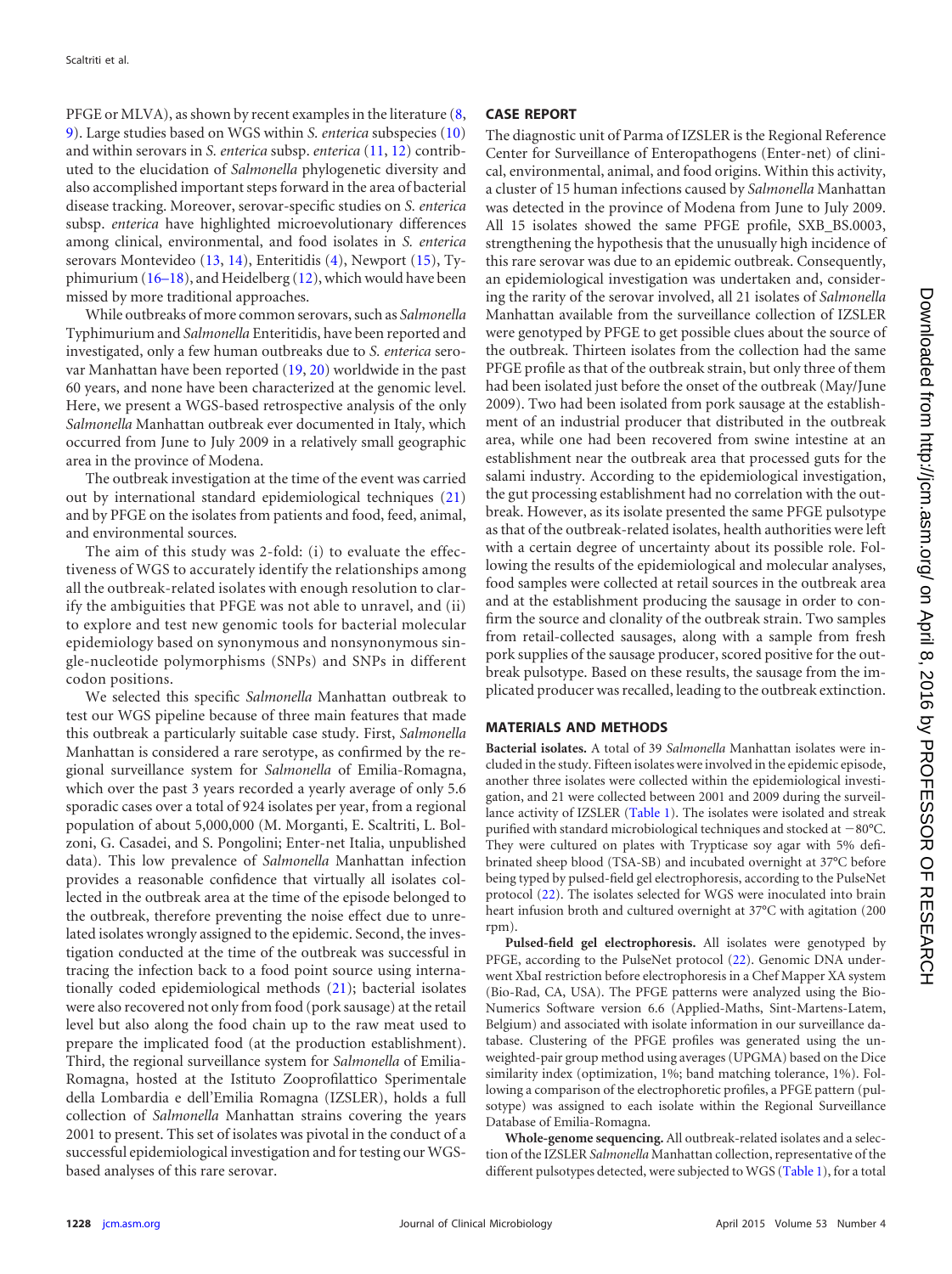<span id="page-2-0"></span>**TABLE 1** Complete data set of *Salmonella* Manhattan isolates analyzed in this study*<sup>a</sup>*

| Lab no.   | Isolate no.<br>(this study) | Date of isolation<br>(DD/MM/YYYY) | Isolation place<br>(province) | Matrix          | PFGE<br>pulsotype |
|-----------|-----------------------------|-----------------------------------|-------------------------------|-----------------|-------------------|
|           |                             |                                   |                               |                 |                   |
| 160969 5  | $\mathrm{SM2}^b$            | 06/30/2009                        | Modena                        | Human           | SXB_BS.0003       |
| 160969_6  | $SM3^b$                     | 06/30/2009                        | Modena                        | Human           | SXB_BS.0003       |
| 165051_2  | $\mathrm{SM4}^b$            | 07/03/2009                        | Modena                        | Human           | SXB_BS.0003       |
| 165051 3  | $\mathrm{SM5}^b$            | 07/03/2009                        | Modena                        | Human           | SXB_BS.0003       |
| 165051_5  | $SM6^b$                     | 07/03/2009                        | Modena                        | Human           | SXB_BS.0003       |
| 165051_7  | $SM7^b$                     | 07/30/2009                        | Modena                        | Human           | SXB_BS.0003       |
| 111113    | $\text{SM8}^b$              | 07/03/2009                        | Modena                        | Human           | SXB_BS.0003       |
| 165051_11 | $SM9^b$                     | 07/03/2009                        | Modena                        | Human           | SXB_BS.0003       |
| 165051_12 | $SM10^b$                    | 07/03/2009                        | Modena                        | Human           | SXB_BS.0003       |
| 180073_1  | $SM11^b$                    | 07/22/2009                        | Modena                        | Human           | SXB_BS.0003       |
| 180073_2  | $SM12^b$                    | 07/22/2009                        | Modena                        | Human           | SXB_BS.0003       |
| 180073_3  | $SM13^b$                    | 07/22/2009                        | Modena                        | Human           | SXB_BS.0003       |
| 180073_4  | $SM14^b$                    | 07/22/2009                        | Modena                        | Human           | SXB_BS.0003       |
| 180073_6  | $SM15^b$                    | 07/22/2009                        | Modena                        | Human           | SXB_BS.0003       |
| 250920    | $SM42^b$                    | 08/31/2009                        | Milano                        | Pork            | SXB_BS.0003       |
| 227021    | $SM32^b$                    | 05/06/2009                        | Milano                        | Pork sausage    | SXB_BS.0003       |
| 188801    | $SM52^b$                    | 05/06/2009                        | Milano                        | Pork sausage    | SXB_BS.0003       |
| 216630 1  | $SM53^b$                    | 09/03/2009                        | Modena                        | Pork sausage    | SXB_BS.0003       |
| 216630_2  | $SM54^b$                    | 09/03/2009                        | Modena                        | Pork sausage    | SXB_BS.0003       |
| 226957    | SM16                        | 03/07/2006                        | Mantova                       | Swine           | SXB_PR.0753       |
| 226963    | $\mathrm{SM17}^b$           | 03/20/2006                        | Mantova                       | Swine           | SXB_PR.0753       |
| 226972    | $SM19^b$                    | 03/20/2006                        | Sondrio                       | Pork salami     | SXB_PR.0753       |
| 226979_1  | $SM21^b$                    | 07/31/2006                        | Cremona                       | Swine gut       | SXB_BS.0003       |
| 226985    | $SM23^b$                    | 08/03/2006                        | Milano                        | Pork sausage    | SXB_BS.0003       |
| 226987    | $SM24^b$                    | 08/03/2006                        | Milano                        | Pork sausage    | SXB_BS.0003       |
| 226993    | SM26                        | 01/22/2007                        | Ravenna                       | Hamburger       | SXB_BS.0003       |
| 226998    | $SM27^b$                    | 06/29/2007                        | Milano                        | Pork            | SXB_BS.0003       |
| 227002    | <b>SM28</b>                 | 09/18/2002                        | Pavia                         | Surface water   | SXB_BS.0003       |
| 227009    | $SM29^b$                    | 09/02/2002                        | Bologna                       | Bovine sausage  | SXB_PR.0754       |
| 227015    | SM31                        | 09/11/2001                        | Pavia                         | Surface water   | SXB_PR.0751       |
| 227033    | $SM35^b$                    | 11/29/2008                        | Ravenna                       | Swine stool     | SXB_BS.0003       |
| 227039    | $SM36^b$                    | 09/30/2008                        | <b>Brescia</b>                | Swine stool     | SXB_PR.0752       |
| 227052    | $\text{SM38}^b$             | 09/24/2008                        | Milano                        | Swine stool     | SXB_BS.0003       |
| 188806    | $SM48^b$                    | 06/03/2009                        | Reggio Emilia                 | Swine intestine | SXB_BS.0003       |
| 188790    | SM47                        | 10/01/2002                        | Pavia                         | Surface water   | SXB_BS.0003       |
| 188795    | $SM49^b$                    | 03/09/2009                        | <b>Brescia</b>                | Chicken farm    | SXB_PR.0753       |
| 188787    | SM51                        | 09/17/2002                        | Pavia                         | Surface water   | SXB_BS.0003       |
| 188781    | $SM50^b$                    | 07/31/2001                        | Modena                        | Minced pork     | SXB_PR.0751       |

*<sup>a</sup>* The isolates above the line break are the outbreak-related isolates (15 human-origin and 5 food-origin isolates), and those below the line break are the 19 *Salmonella* Manhattan collection isolates. SM32 and SM52 were also collection isolates, but they were eventually attributed to the outbreak, following the results of this study.

*<sup>b</sup>* These *Salmonella* Manhattan isolates were selected for whole-genome sequencing.

of 33 isolates. Genomic DNA was extracted from overnight cultures using the Qiagen DNeasy blood and tissue kit (Qiagen) and quality controlled and quantified using a Synergy H1 hybrid multimode microplate reader (BioTek, Winooski, VT, USA). The sequencing libraries were prepared with the Nextera XT sample preparation kit (Illumina, San Diego, CA, USA), and sequencing was performed on the Illumina MiSeq platform, with a  $2 \times 250$ -bp paired-end run.

**Read quality check and assembly.** All read sets were evaluated for sequence quality and read-pair length using the softwares FastQC and Flash [\(23\)](#page-10-22). FastQC allowed us to assess the overall quality of the generated sequences, while Flash was used to measure the distance between the sequence read pairs. All the read sets that passed the quality check (visual check for FastQC and average read pair distance 100 nucleotides [nt] for Flash) were assembled with MIRA 4.0 [\(24\)](#page-10-23) using accurate settings for *de novo* assembly mode.

*In silico* **multilocus sequence typing.** *In silico* MLST was performed using the MLST scheme optimized by the University of Warwick [\(http:](http://mlst.warwick.ac.uk/mlst/dbs/Senterica) [//mlst.warwick.ac.uk/mlst/dbs/Senterica\)](http://mlst.warwick.ac.uk/mlst/dbs/Senterica).

**Comparative genomics by local variation calling.** In a previous work, we sequenced and published the first improved high-quality draft genome [\(25\)](#page-10-24) of *Salmonella* Manhattan (strain 111113) [\(26\)](#page-10-25). The 18 contigs of the *Salmonella* Manhattan 111113 genome, belonging to a human isolate of the outbreak presented here, were concatenated in a pseudochromosome and used as a reference for alignment of each of the other 32 genome assemblies included in this study, using progressiveMauve [\(27\)](#page-10-26). A previously described bioinformatic pipeline [\(28\)](#page-10-27) was then used to merge the results of all isolates for comparison and to extract the coordinates of all local variations spanning from SNPs to longer variations (mutations, insertions, and deletions), based on the annotation of the reference genome of strain 111113. Core SNPs were identified as single nondegenerate mutated bases flanked by identical bases and present in all 33 genomes (including that of strain 111113). Genes presenting at least one core SNP were selected and compared against the Virulence Factors Database (VFDB) [\(29](#page-11-0)[–](#page-11-1)[31\)](#page-11-2), using a BLAST search with a  $10^{-5}$  E value cutoff.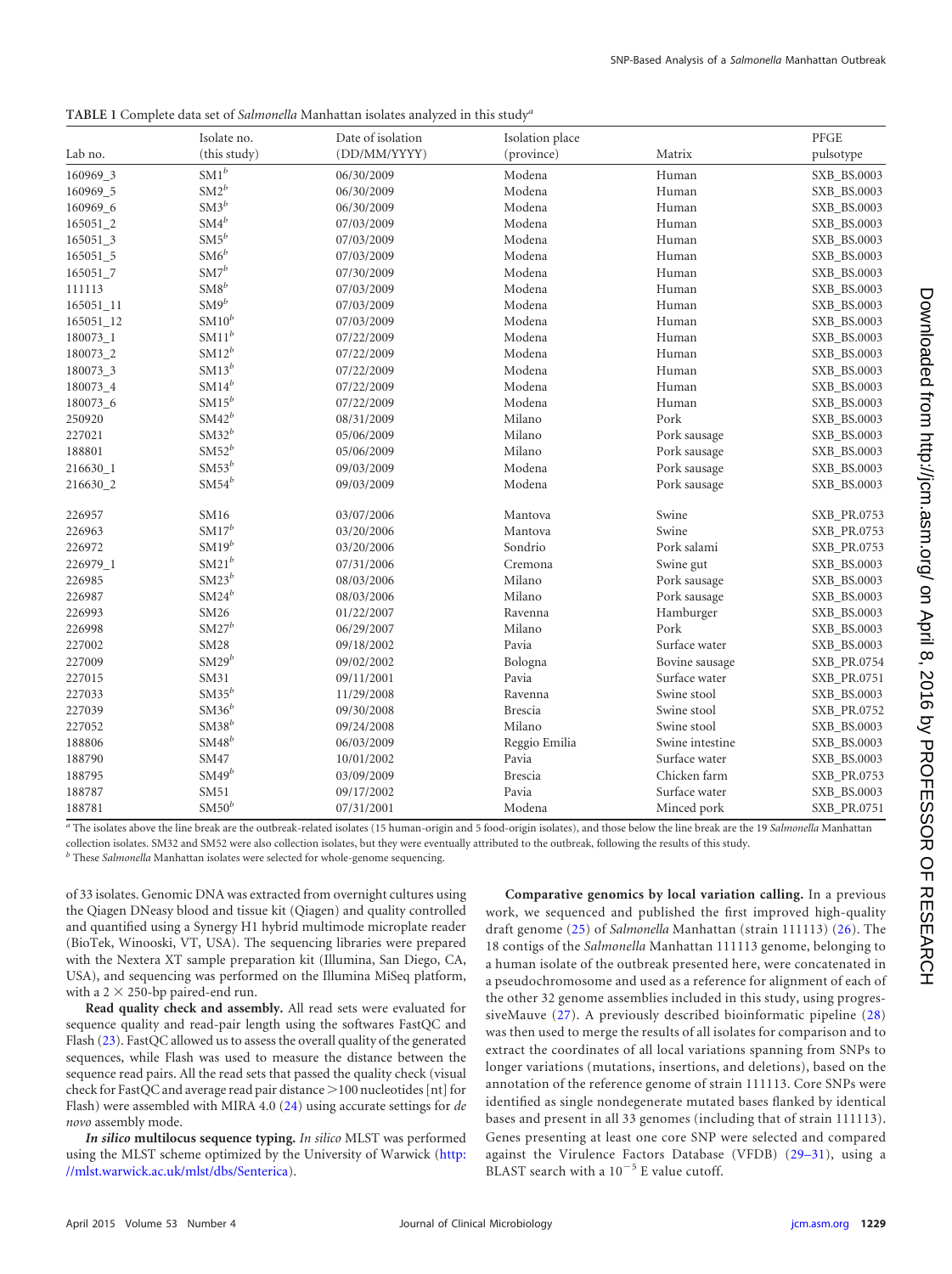#### PFGE-PR **PFGE-PR**



<span id="page-3-0"></span>**FIG 1** Similarity of *Salmonella* Manhattan isolates, examined in this study, inferred by pulsed-field gel electrophoresis profiles (PFGE-PR). The samples underwent XbaI restriction and pattern analysis according to the standard PulseNet protocol. The UPGMA dendrogram of all the profiles of the study is reported on the left; the ruler indicates the similarity values. The laboratory numbers of the isolates and their pulsotypes are reported on the right.

**Analysis of variations.** Open reading frames (ORFs) were predicted and translated on all assembled genomes (including the previously published *Salmonella* Manhattan strain 111113 genome [\[26\]](#page-10-25)) using Prodigal [\(32\)](#page-11-3). Next, every genomic variation (SNPs, mutations, insertions, and deletions)was parsed in order to assign it to one of the following subsets of isolates: (i) all outbreak-related isolates, irrespective of the human, food, or raw meat origin; (ii) outbreak-related human-origin-only isolates; and (iii) outbreak-related food-origin-only isolates (including those from sausage and raw meat).

**Phylogenetic analysis.** From the core SNP data set, different subsets were generated: (i) nonsynonymous SNPs, (ii) synonymous SNPs, and (iii) SNPs at the first, second, or third codon position. The core and subsets of SNPs were used as inputs for generating SNP-based phylogenies using the maximum likelihood (ML) or the Bayesian methods. Model choice was evaluated in JModelTest [\(33\)](#page-11-4). Maximum likelihood analyses were run in PhyML [\(34\)](#page-11-5), with a generalized time-reversible (GTR) substitution model and 100 bootstrap iterations, while Bayesian analyses were run in MrBayes [\(35,](#page-11-6) [36\)](#page-11-7), using the same model for 2,000,000 generations, with chains sampled every 1,000 generations. The final parameter values and trees were summarized after discarding 25% of the posterior sample. The ML and Bayesian trees were displayed and edited for publication with FigTree version 1.4.0.

**Nucleotide sequence accession numbers.** The genome sequences of *Salmonella* Manhattan (strain 111113; study identification [ID], SM8) contigs were previously deposited at EBI under the accession no. [CBKW010000001](http://www.ncbi.nlm.nih.gov/nuccore?term=CBKW010000001) to [CBKW010000021](http://www.ncbi.nlm.nih.gov/nuccore?term=CBKW010000021) (project PRJEB1854). The newly 32 sequenced genomes (contigs) of *Salmonella* Manhattan were deposited at EBI under the project number PRJEB5339 and are summarized here in the format isolate lab no./study identification no.: WGS accession number: 160969\_3/SM1: [CCBJ010000610](http://www.ncbi.nlm.nih.gov/nuccore?term=CCBJ010000610) to [CCBJ010000701,](http://www.ncbi.nlm.nih.gov/nuccore?term=CCBJ010000701) 160969\_5/ SM2: [CCBJ010000175](http://www.ncbi.nlm.nih.gov/nuccore?term=CCBJ010000175) to [CCBJ010000212,](http://www.ncbi.nlm.nih.gov/nuccore?term=CCBJ010000212) 160969 6/SM3: [CCBJ010000291](http://www.ncbi.nlm.nih.gov/nuccore?term=CCBJ010000291) to [CCBJ010000308,](http://www.ncbi.nlm.nih.gov/nuccore?term=CCBJ010000308) 165051\_2/SM4: [CCBJ010001977](http://www.ncbi.nlm.nih.gov/nuccore?term=CCBJ010001977) to [CCBJ010002069,](http://www.ncbi.nlm.nih.gov/nuccore?term=CCBJ010002069) 165051\_3/SM5: [CCBJ010002070](http://www.ncbi.nlm.nih.gov/nuccore?term=CCBJ010002070) to [CCBJ010000089,](http://www.ncbi.nlm.nih.gov/nuccore?term=CCBJ010000089) 165051\_5/SM6: [CCBJ010000001](http://www.ncbi.nlm.nih.gov/nuccore?term=CCBJ010000001) to [CCBJ010000100,](http://www.ncbi.nlm.nih.gov/nuccore?term=CCBJ010000100) 165051\_7/SM7: [CCBJ010004043](http://www.ncbi.nlm.nih.gov/nuccore?term=CCBJ010004043) to [CCBJ010004081,](http://www.ncbi.nlm.nih.gov/nuccore?term=CCBJ010004081) 165051\_11/SM9: [CCBJ010003194](http://www.ncbi.nlm.nih.gov/nuccore?term=CCBJ010003194) to [CCBJ010003512,](http://www.ncbi.nlm.nih.gov/nuccore?term=CCBJ010003512) 165051\_12/SM10: [CCBJ010000309](http://www.ncbi.nlm.nih.gov/nuccore?term=CCBJ010000309) to CCBJ010 000327, 180073\_1/SM11: [CCBJ010002338](http://www.ncbi.nlm.nih.gov/nuccore?term=CCBJ010002338) to [CCBJ010002378,](http://www.ncbi.nlm.nih.gov/nuccore?term=CCBJ010002378) 180073\_2/ SM12: [CCBJ010003726](http://www.ncbi.nlm.nih.gov/nuccore?term=CCBJ010003726) to [CCBJ010003749,](http://www.ncbi.nlm.nih.gov/nuccore?term=CCBJ010003749) 180073\_3/SM13: CCBJ0 10001070 to [CCBJ010001515,](http://www.ncbi.nlm.nih.gov/nuccore?term=CCBJ010001515) 180073\_4/SM14: [CCBJ010001516](http://www.ncbi.nlm.nih.gov/nuccore?term=CCBJ010001516) to [CCBJ010001924,](http://www.ncbi.nlm.nih.gov/nuccore?term=CCBJ010001924) 180073\_6/SM15: [CCBJ010000702](http://www.ncbi.nlm.nih.gov/nuccore?term=CCBJ010000702) to [CCBJ010000770,](http://www.ncbi.nlm.nih.gov/nuccore?term=CCBJ010000770) 250920/SM42: [CCBJ010000328](http://www.ncbi.nlm.nih.gov/nuccore?term=CCBJ010000328) to [CCBJ010000609,](http://www.ncbi.nlm.nih.gov/nuccore?term=CCBJ010000609) 227021/SM32: [CCBJ010004870](http://www.ncbi.nlm.nih.gov/nuccore?term=CCBJ010004870) to [CCBJ010004957,](http://www.ncbi.nlm.nih.gov/nuccore?term=CCBJ010004957) 188801/SM52: [CCBJ010002097](http://www.ncbi.nlm.nih.gov/nuccore?term=CCBJ010002097) to [CCBJ010002229,](http://www.ncbi.nlm.nih.gov/nuccore?term=CCBJ010002229) 216630\_1/SM53: [CCBJ010002817](http://www.ncbi.nlm.nih.gov/nuccore?term=CCBJ010002817) to [CCBJ010003193,](http://www.ncbi.nlm.nih.gov/nuccore?term=CCBJ010003193) 216630\_2/SM54: [CCBJ010000213](http://www.ncbi.nlm.nih.gov/nuccore?term=CCBJ010000213) to [CCBJ010000238,](http://www.ncbi.nlm.nih.gov/nuccore?term=CCBJ010000238) 226963/SM17: [CCBJ010002257](http://www.ncbi.nlm.nih.gov/nuccore?term=CCBJ010002257) to [CCBJ010002337,](http://www.ncbi.nlm.nih.gov/nuccore?term=CCBJ010002337) 226972/SM19: [CCBJ010002230](http://www.ncbi.nlm.nih.gov/nuccore?term=CCBJ010002230) to [CCBJ010002256,](http://www.ncbi.nlm.nih.gov/nuccore?term=CCBJ010002256) 226979\_1/SM21: [CCBJ010000101](http://www.ncbi.nlm.nih.gov/nuccore?term=CCBJ010000101) to [CCBJ010000174,](http://www.ncbi.nlm.nih.gov/nuccore?term=CCBJ010000174) 226985/SM23: [CCBJ010003750](http://www.ncbi.nlm.nih.gov/nuccore?term=CCBJ010003750) to [CCBJ010004042,](http://www.ncbi.nlm.nih.gov/nuccore?term=CCBJ010004042) 226987/SM24: [CCBJ010003702](http://www.ncbi.nlm.nih.gov/nuccore?term=CCBJ010003702) to [CCBJ010003725,](http://www.ncbi.nlm.nih.gov/nuccore?term=CCBJ010003725) 226998/SM27: [CCBJ010000771](http://www.ncbi.nlm.nih.gov/nuccore?term=CCBJ010000771) to [CCBJ010001069,](http://www.ncbi.nlm.nih.gov/nuccore?term=CCBJ010001069) 227009/SM29: [CCBJ010001925](http://www.ncbi.nlm.nih.gov/nuccore?term=CCBJ010001925) to [CCBJ010001976,](http://www.ncbi.nlm.nih.gov/nuccore?term=CCBJ010001976)

227033/SM35: [CCBJ010000239](http://www.ncbi.nlm.nih.gov/nuccore?term=CCBJ010000239) to [CCBJ010000268,](http://www.ncbi.nlm.nih.gov/nuccore?term=CCBJ010000268) 227039/SM36: [CCBJ010000269](http://www.ncbi.nlm.nih.gov/nuccore?term=CCBJ010000269) to [CCBJ010000290,](http://www.ncbi.nlm.nih.gov/nuccore?term=CCBJ010000290) 227052/SM38: [CCBJ010002379](http://www.ncbi.nlm.nih.gov/nuccore?term=CCBJ010002379) to [CCBJ010002816,](http://www.ncbi.nlm.nih.gov/nuccore?term=CCBJ010002816) 188806/SM48: [CCBJ010003540](http://www.ncbi.nlm.nih.gov/nuccore?term=CCBJ010003540) to [CCBJ010003701,](http://www.ncbi.nlm.nih.gov/nuccore?term=CCBJ010003701) 188795/SM49: [CCBJ010004082](http://www.ncbi.nlm.nih.gov/nuccore?term=CCBJ010004082) to [CCBJ010004692,](http://www.ncbi.nlm.nih.gov/nuccore?term=CCBJ010004692) and 188781/SM50: [CCBJ010004693](http://www.ncbi.nlm.nih.gov/nuccore?term=CCBJ010004693) to [CCBJ010004869.](http://www.ncbi.nlm.nih.gov/nuccore?term=CCBJ010004869)

### **RESULTS**

We present here reanalysis by WGS of an outbreak caused by *Salmonella* Manhattan in the province of Modena (Italy) in 2009. The isolates from the human cases were SM1, -2, -3, -4, -5, -6, -7, -8, -9, -10, -11, -12, -13, -14, and -15. Out of the 21 collection isolates available, all were genotyped by PFGE to search for clues on the source of infection, and SM21, -23, -24, -26, -27, -28, -32, -35, -38, -47, -48, -51, and -52 showed the outbreak pulsotype; however, SM36, -16, -17, -19, -29, -31, -49, and -50 belonged to different pulsotypes, and a selection of them were included in this study as outgroup isolates. SM42, -53, and -54 were isolated during the microbiological follow-up of the episode and presented the outbreak pulsotype.

**Pulsed-field gel electrophoresis.** The 39 *Salmonella* Manhattan isolates of the study showed five different XbaI-PFGE profiles: SXB\_BS.0003, SXB\_PR.0753, SXB\_PR.0754, SXB\_PR.0751, and SXB\_PR.0752 [\(Fig. 1\)](#page-3-0). All the human isolates (SM1 to SM15) showed the same PFGE profile (SXB\_BS.0003), supporting the hypothesis that the unusually high incidence of this rare serovar was due to a single epidemic clone.

Another 13 isolates from the IZSLER surveillance collection belonged to genotype SXB\_BS.0003. Among these, three (SM32, SM48, and SM52) dated back to just before the outbreak period (May/June 2009) and were pivotal in guiding the epidemiological investigation. SM48 originated from an establishment near the outbreak area that processed swine guts for the salami industry. Due to this microbiological and molecular finding, the establishment was suspected of having a role in the outbreak, although no evident correlation with the human infections was made. More significantly, SM32 and SM52 were isolated just before the onset of the episode from pork sausages produced at an industrial establishment that shipped to retail stores in the outbreak area. Consequently, sausages from this producer, which were on sale in the outbreak area, were sampled along with the pork purchased by the producer. Both the sausages and the pork were positive for *Salmonella* Manhattan with the outbreak pulsotype (SXB\_BS.0003) (isolates SM53 and SM54 from the sausages and SM42 from pork). Interestingly, two *Salmonella* Manhattan isolates from our collection, isolated within the own-check hygiene procedures of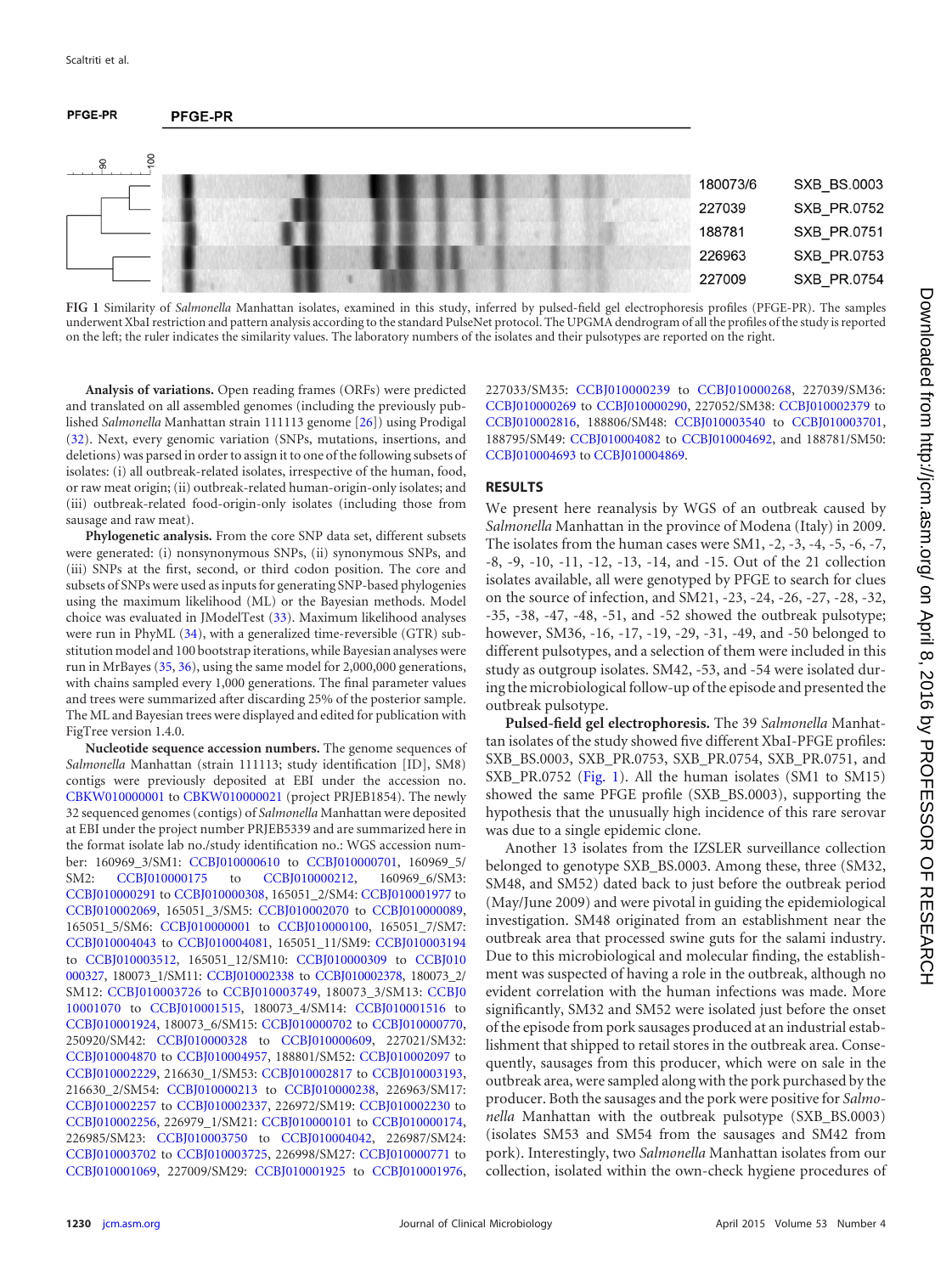Group of isolates Amino acid change Codon change Position CDS*<sup>a</sup>* Type of  $SNP$  Gene Locus  $\rightarrow$ tag Strand Product name All outbreak  $C \rightarrow R$  TGT $\rightarrow CGT$  625 Genic *cobT* SMA01 $\rightarrow$ 2283 Nicotinate-nucleotide–dimethylbenzimidazole phosphoribosyltransferase N→N AAT→AAC 156 Genic *gntR* SMA01→3706 Gluconate utilization system Gnttranscriptional repressor  $A \rightarrow T$  GCC $\rightarrow$ ACC 577 Genic *ansB* SMA01 $\rightarrow$ 3765 L-Asparaginase V→A GTC→GCC 988 Genic dcuC SMA01→4465 Putative cryptic  $C_4$ -dicarboxylate transporter Intergenic  $K \rightarrow E$  AAA $\rightarrow$ GAA 70 Genic *betI* SMA01 $\rightarrow$ 1140 + Transcriptional regulator, TetR family Human origin M→T ATG→ACG 584 Genic *dsbI* SMA01→0572 + Thiol-disulfide oxidoreductase, DsbB-like A→T GCC→ACC 310 Genic *sthD* SMA01→3447 -fimbriae usher protein V→V GTT→GTC 465 Genic *ispH* SMA01→3526 + 4-hydroxy-3-methylbut-2-enyl diphosphate reductase Q
ightarrow CAA
ightarrow CAA
ightarrow General Contract Contract Contract COP-galactopyranose mutase General Contract Contract Contract Contract Contract Contract Contract Contract Contract Contract Contract Contract Cont Intergenic Food origin S→I AGC→ATC 872 Genic *fliK* SMA01→2244 + Flagellar hook-length control protein FliK P→L CCT→CTT 17 Genic SMA01→0101 + Hypothetical protein<br>A→V GCC→GTC 1544 Genic *fdrA* SMA01→4374 + Protein FdrA: acyl-Ce A→V GCC→GTC 1544 Genic *fdrA* SMA01→4374 + Protein FdrA: acyl-CoA synthetase<sup>b</sup>

<span id="page-4-0"></span>**TABLE 2** Characteristic SNPs of three groups of outbreak-related isolates

*<sup>a</sup>* CDS, coding sequence.

*<sup>b</sup>* CoA, coenzyme.

the producer (SM23 and SM24) 3 years before the outbreak, presented the same genotype. Also, the surveillance collection isolates SM21, -26, -27, -28, -35, -38, -47, and -51 shared the outbreak pulsotype, but they did not seem to be correlated with the outbreak or source of infection.

Among the other nonoutbreak PFGE profiles detected, the pulsotype SXB\_PR.0752 (isolate SM36) had 95% similarity with the outbreak pulsotype, while the genotypes SXB\_PR.0751 (isolates SM31 and SM50), SXB\_PR.0753 (isolates SM16, SM17, SM19, and SM49), and SXB\_PR.0754 (isolate SM29) were less similar (90%, 84%, and 84%, respectively) [\(Fig. 1\)](#page-3-0).

**Whole-genome sequencing.** The genomes of the 33 *Salmonella* Manhattan isolates considered for genomic analysis, including the already deposited genome of strain 111113 [\(26\)](#page-10-25), were sequenced, quality checked, and assembled to draft status, from an average of 2,593,738 MiSeq paired-end reads per genome. The average sequenced genome characteristics were 4,678,201 nt in length, 150 large (>1,000 nt) contigs, and an *N*<sub>50</sub> of 212,360. The genome data for each isolate are listed in Table S1 in the supplemental material. The MLST profile was determined for all draft genomes, which were found to belong to the same sequence type (ST), ST18. All assembled genomes underwent comparative and phylogenetic analyses.

**Analysis of variations.** A comparative genomic analysis was implemented to detect the differences between the *Salmonella* Manhattan genomes, in terms of nucleotide variations, exclusive to (i.e., present in all the isolates of a group and absent in all the others) the outbreak-related isolates, as divided into the following main groups: (i) all outbreak-related isolates, irrespective of the human, food, or raw meat origin; (ii) outbreak-related humanorigin-only isolates; and (iii) outbreak-related food-origin-only isolates (including sausages and raw meat).

Of all the nondegenerate nucleotide variations (total 9,410) discovered by the progressiveMauve algorithm, 14 were outbreak specific, and all were core SNPs (two intergenic, two synonymous, and 10 nonsynonymous), divided as six variations exclusive to all outbreak-related isolates, three variations characteristic of the food-origin-only outbreak-related isolates, and five characteristic of the outbreak-related human-origin-only isolates [\(Table 2\)](#page-4-0).

**Phylogenetic analysis.** Phylogeny was reconstructed using an SNP-based approach. SNPs were extracted from the assembled genomes using a bioinformatic pipeline [\(28\)](#page-10-27) based on progressiveMauve [\(27\)](#page-10-26). Of the 9,410 detected variations, 953 were core SNPs, with 224 being synonymous and 467 being nonsynonymous; the remaining 262 SNPs were marked as intergenic. Among the synonymous SNPs, 6% and 94% were located in the first and third codon positions, respectively, while among the nonsynonymous SNPs, 43% were in the first, 42% in the second (total, 85% for the two positions), and 15% in the third codon position. The number of synonymous and nonsynonymous core SNPs at the first, second, and third positions were 214, 194, and 283, respectively.

The phylogenetic analysis of the study isolates was performed separately based on the different subsets of SNPs considered, namely, core, synonymous, nonsynonymous, and different codon positions using both Bayesian [\(Fig. 2](#page-5-0) to [4\)](#page-7-0) and maximum likelihood algorithms (see Fig. S1 and S2 in the supplemental material). Both algorithms returned the same phylogenetic results on each subset.

All data sets identified two major clades: one grouping all the isolates belonging to pulsotype SXB\_BS.0003 and the highly related SXB\_PR.0752 (95% similarity), and the other constituted by isolates with different pulsotypes (SXB\_PR.0753, SXB\_PR.0754, and SXB\_PR.0751). Interestingly, WGS analyses clustered isolate SM36 (pulsotype SXB\_PR.0752) together with the isolates of pulsotype SXB\_BS0003, meaning they are highly related compared to isolates of the other pulsotypes of the study. Therefore, we considered SXB\_PR.0752 together with SXB\_BS.0003 for the subsequent analyses of phylogeny and presence of variants.

Phylogeny based on core SNPs revealed four main groups in-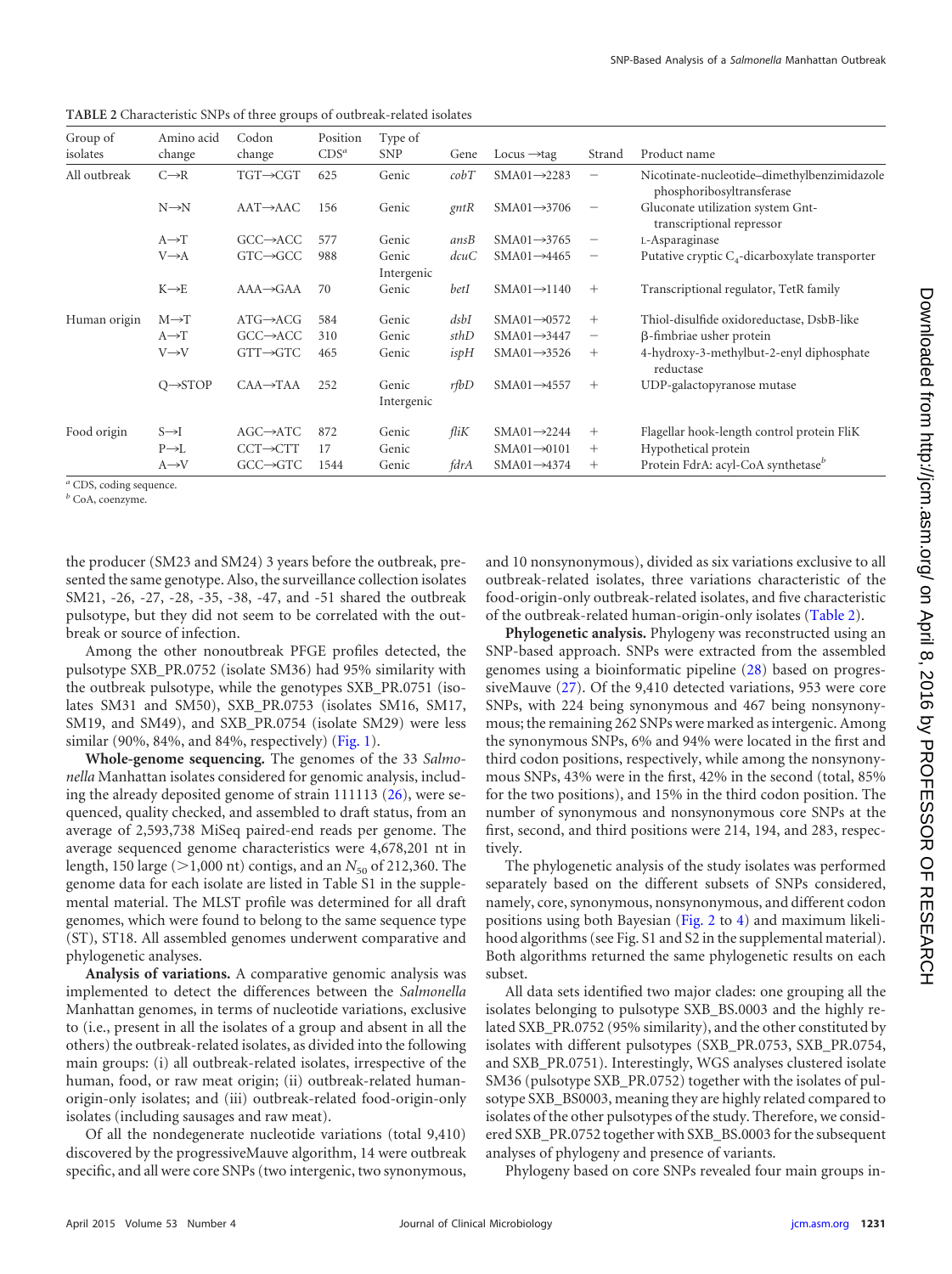

<span id="page-5-0"></span>**FIG 2** Bayesian phylogeny of the 33 *Salmonella* Manhattan sequenced genomes based on core SNPs. The posterior probabilities are indicated in each principal node of the tree. The scale bar units are the nucleotide substitutions per site. #, WGS analyses clustered isolate SM36 (pulsotype SXB\_PR.0752) together with the isolates of the outbreak pulsotype (SXB\_BS0003).

side the outbreak pulsotype. Isolates that were not epidemiologically related to the outbreak formed two monophyletic clusters, with the outermost one grouping isolates from various locations and previous years but always from swine stool within the owncheck procedures of pig farms (isolates SM35, SM36, and SM38) or at food processing plants (isolate SM48). The other group included isolates collected at the sausage-producing establishment within its hygiene monitoring system 3 years before the outbreak (SM23 and SM24), along with an isolate collected on a pig farm in the same period (SM21). Isolate SM27 originated from another food processing plant in the same area of the sausage producer, but that was never linked to the outbreak.

The two innermost clusters included all the outbreak-related isolates. Five strains isolated from sausages prepared by the implicated producer (SM32, SM42, SM52, SM53, and SM54), both at a retail locations in the outbreak area and at the establishment, which were distinct from the cluster of human isolates of the outbreak (from SM1 to SM15). All outbreak-related isolates are monophyletic, confirming their derivation from a common ancestor. In order to better investigate the relationships among those isolates, we performed additional analyses on specific subsets of the core SNPs to take into account the possible effects of selective evolutionary pressure. We separately considered nonsynonymous SNPs, synonymous SNPs, and SNPs at the first, second, and third codon positions as presumptively subjected to decreasing selective pressures [\(37\)](#page-11-8). The trees corresponding to the different subsets of SNPs are shown in [Fig. 3](#page-6-0) and [4.](#page-7-0) The trees generated by nonsynonymous SNPs and SNPs at the first plus second and second codon positions showed the same topology described by the whole data set of core SNPs, with a clear distinction between outbreakrelated isolates of human and food origins. The phylogenies generated by SNPs under minor selective pressure (i.e., third position) revealed different scenarios, with the loss of a node inside the outbreak cluster showing isolates of human origin as a subgroup within the food-origin outbreak isolates. Considering synonymous SNPs only, the outbreak isolates of human and food origins are grouped in one cluster, being indicative of a single circulating clone. The phylogenetic inferences made by Bayesian and maximum likelihood algorithms gave identical results (see Fig. S1 and S2 in the supplemental material).

# **DISCUSSION**

Microbiologists often need to determine the relatedness of bacterial isolates to define the network of relationships of an infectious outbreak and effectively assist epidemiological investigations. Standard protocols for typing *Salmonella* rely on internationally accepted methods, like PFGE and MLVA, which a few decades ago flanked the more limited serotyping. The possibility of accessing the vast amount of information provided by WGS of bacterial isolates promises to be the next frontier of subtyping methods, probably capable of surpassing PFGE and MLVA for molecular epidemiological purposes. In this study, we reanalyzed a well-defined *Salmonella* Manhattan outbreak detected in the summer of 2009 in the province of Modena (Italy) using WGS in order to test the power of this approach for resolving the ambiguities left by PFGE. The epidemic episode involved 15 human cases from June to July 2009, with all presenting the same PFGE profile (SX-B\_BS.0003). The molecular epidemiological investigation of the outbreak involved several isolates, some from the infectious episode and others from the historic collection of the regional surveillance system of the food chain. As expected, PFGE analysis attributed the same pulsotype (SXB\_BS.0003) to all the outbreak-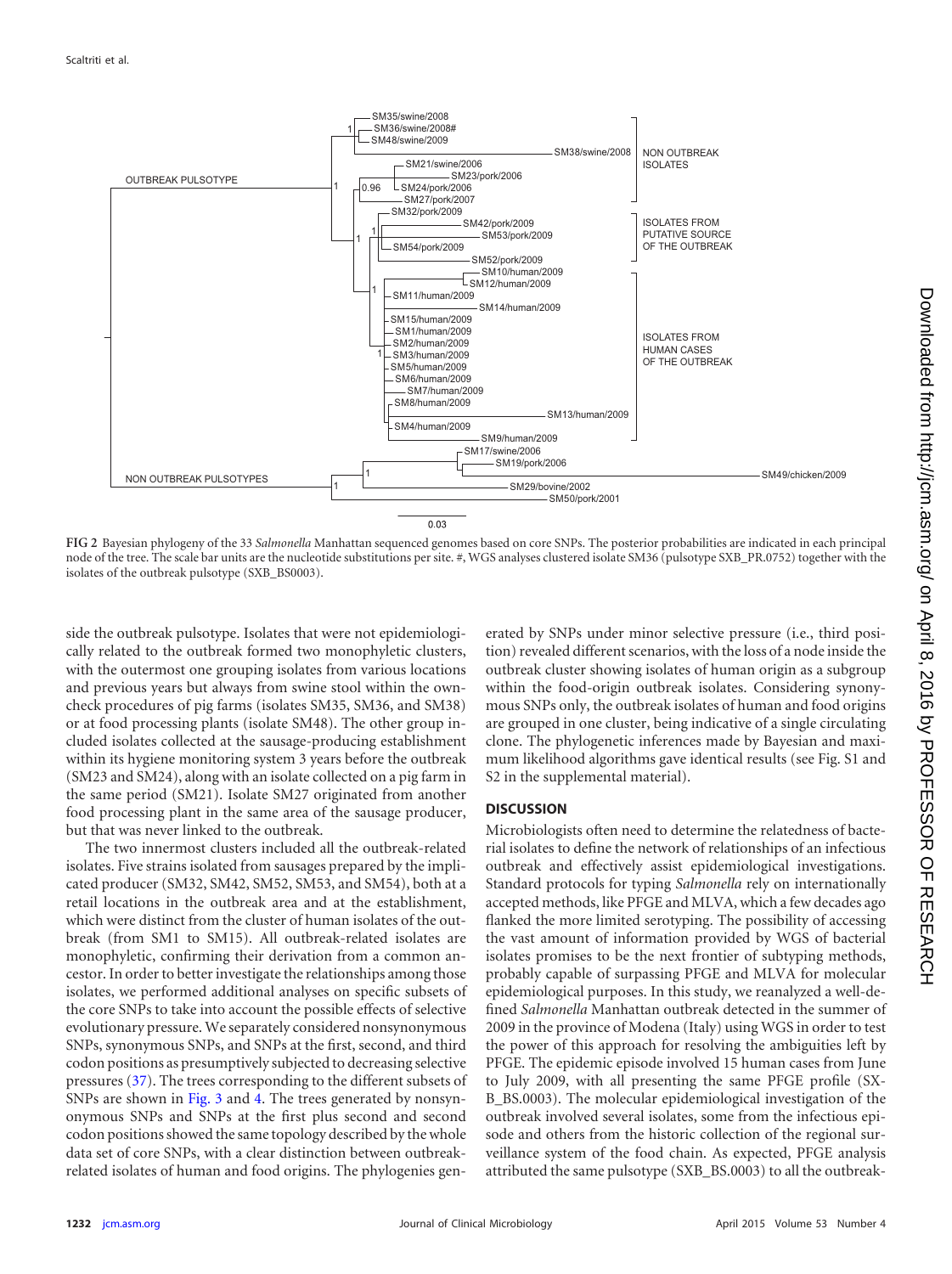

<span id="page-6-0"></span>**FIG 3** Phylogenetic Bayesian analysis of the 33 *Salmonella* Manhattan sequenced genomes based on synonymous (A) and nonsynonymous (B) SNP data sets. The posterior probabilities are indicated in each principal node of the tree. The scale bar units are the nucleotide substitutions per site. #, WGS analyses clustered isolate SM36 (pulsotype SXB\_PR.0752) together with the isolates of the outbreak pulsotype (SXB\_BS0003).

related isolates, but the same pulsotype was shared by many historic isolates as well. On the contrary, the WGS-based phylogeny inferred from the total core SNPs clearly showed the presence of four distinct groups of isolates [\(Fig. 2\)](#page-5-0) within the outbreak pulsotype. The first branch of the tree, within the outbreak pulsotype, separates nonoutbreak historic isolates recovered from swine

stool at different locations and times. Among these, we find isolate SM48, which was originally suspected of being implicated in the infectious episode, based on PFGE, and eventually cleared by WGS. Interestingly, isolate SM36, which does not belong to pulsotype SXB\_BS.0003 but to the highly similar (95% similarity) pulsotype SXB\_PR.0752, is included in this clade. This is a clear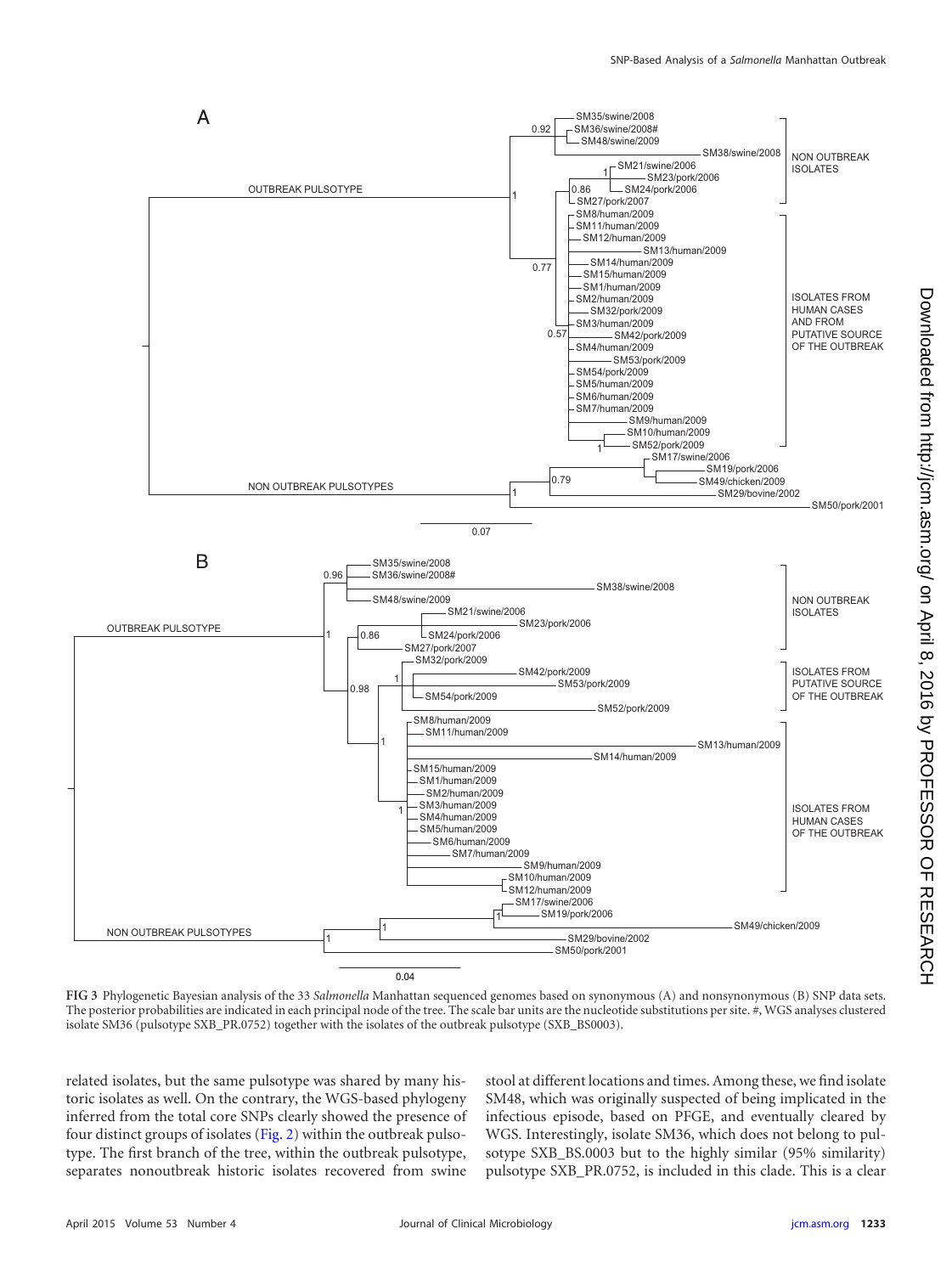

<span id="page-7-0"></span>**FIG 4** Phylogenetic Bayesian analysis of the 33 *Salmonella* Manhattan sequenced genomes based on SNPs in first (A), second (B), third (C), and first plus second codon position (D) data sets. The posterior probabilities are indicated in each principal node of the tree. The scale bar units are the nucleotide substitutions per site. #, WGS analyses clustered isolate SM36 (pulsotype SXB\_PR.0752) together with the isolates of the outbreak pulsotype (SXB\_BS0003).

discrepancy between WGS and the more limited PFGE that relies on only few genomic loci (rare restriction sites) for its typing inferences. By placing SM36 together with pulsotype SXB\_BS.0003 isolates, our WGS approach indicates that a limited genomic difference between isolates is able to jeopardize the typing outcome of PFGE. This observation confirms what Tenover et al. [\(38\)](#page-11-9) already pointed out, the fact that as PFGE may be heavily influenced

by a single mutational event (e.g., SNP occurring in a restriction site), isolates should be considered to be possibly related even if they differ by two or three bands. However, according to this conservative interpretation of PFGE results, the vast majority of the isolates of our study should be regarded as potentially belonging to the outbreak. This would have not been sufficiently discriminatory to help the epidemiological investigations. The interpre-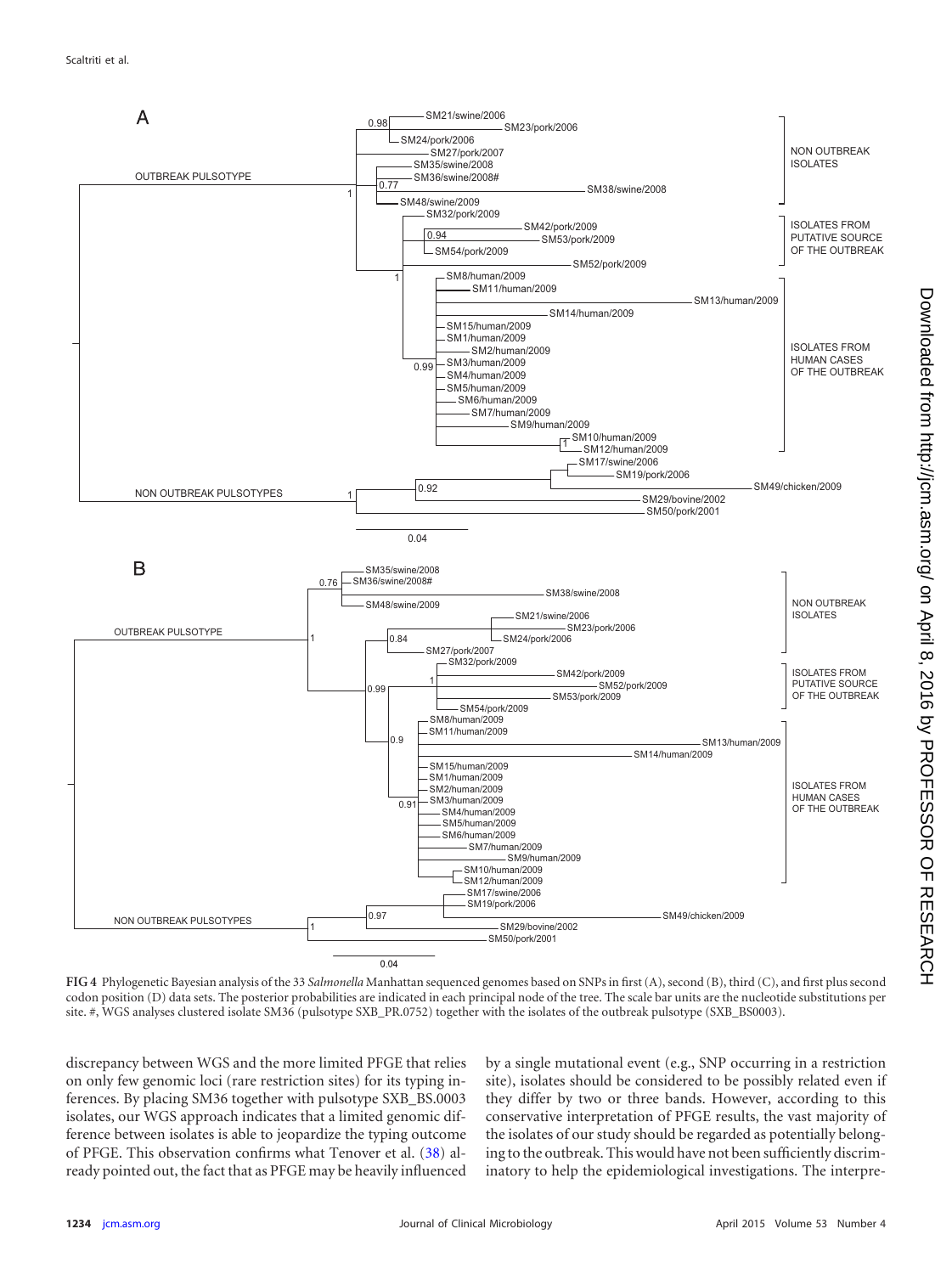

core SNPs, three other groups of isolates are evident. The outer-

whether or not different pulsotypes are part of a single outbreak. In our case, WGS removed that uncertainty about SM36. Moving deeper along the phylogenetic tree based on the total

tation criteria of Tenover et al. [\(38\)](#page-11-9) are derived from logical considerations; as such, they are intrinsically valid, and our observations regarding isolate SM36 confirms their validity. At the same time, their use leaves molecular epidemiologists with considerable uncertainty about how to interpret PFGE results with regard to

most set of this node includes isolates (SM21, -23, -24, and -27) not related to the outbreak, as they were collected 3 years before (2006). It is interesting, however, to notice that WGS-based phylogeny indicates these strains to be closer to the outbreak node (inner branch) than was the previous set of swine-stool isolates. On a better look, we were struck by the fact that SM23 and SM24 were collected in 2006, within the own-check procedures of the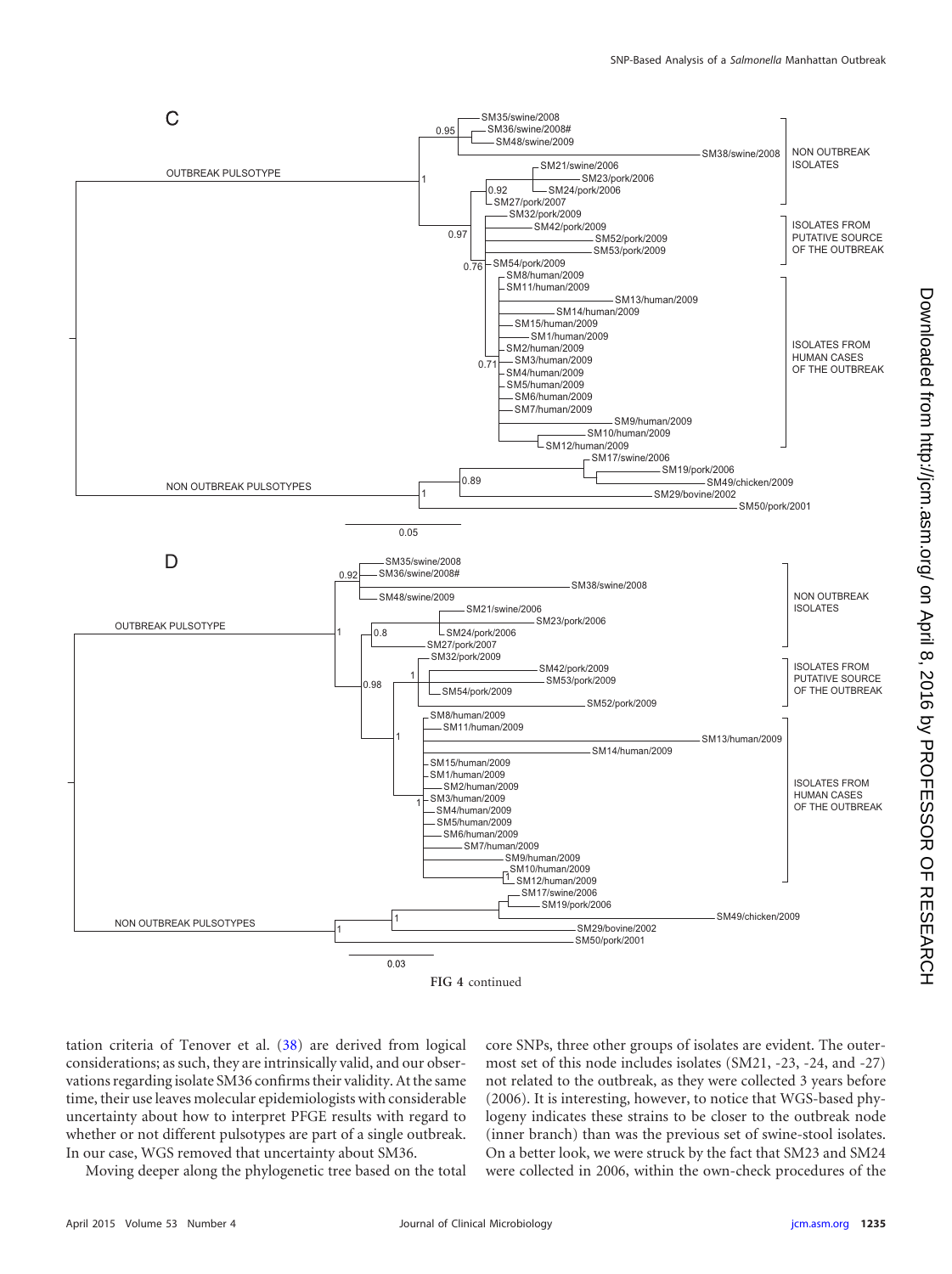sausage producer involved in the 2009 outbreak. Moreover, SM21, which is subbranched with SM23 and SM24, was routinely recovered from a local pig farm (from swine stool) at the same time as SM23 and SM24. While this specific molecular similarity was not inferred by PFGE, WGS highlighted a possible link between these two commercial entities. Moving one branch forward in the phylogenetic tree, WGS shows another bifurcation actually separating outbreak-related isolates of human origin from those of food origin. While still speculative, based on this WGS-based phylogeny, coupled with epidemiological data, we could argue that this outbreak was due to a persistent *Salmonella* Manhattan clone, which may have infected one or more pig farms and reached the food producer and the retail customers as animals arrived at the slaughterhouse in a nonclinical septic condition. This is a typical mode of transmission of *Salmonella* along the food chain, as it may asymptomatically persist (thus going unnoticed) within a herd of pigs for long periods of time (even years). Sporadically, animals carrying a high level of the pathogen arrive at the slaughterhouse and contaminate a defined set of food products, thus causing an infectious outbreak as the final consumers [\(39,](#page-11-10) [40\)](#page-11-11) become exposed to it. In this scenario, WGS seems to depict a more detailed and articulated epidemiological story. In fact, the tree inferred from core SNPs [\(Fig. 2\)](#page-5-0) leaves a certain level of uncertainty relative to the actual causative relationship between the isolates of food origin and of human origin within the outbreak, as they cluster in two distinct groups, although very closely to each other, as evidenced by the limited number of exclusive core SNPs accumulated by the two groups (3 for food and 5 for human isolates). In the absence of epidemiological insights, we argue that the two sets of isolates are very similar to each other but still are separate entities. This substantially contradicts the epidemiological evidence that the two sets of isolates belong to the same outbreak clone. Therefore, we further investigated this apparent inconsistency of the WGS-based results by comparing new alternative phylogenies based on two different subsets of polymorphisms, synonymous and nonsynonymous, instead of the total core SNPs. The trees generated from these two subsets of SNPs were different [\(Fig. 3A](#page-6-0) and [B\)](#page-6-0). Phylogenetic analysis based on nonsynonymous SNPs [\(Fig. 3B\)](#page-6-0) still divided the outbreak isolates of food and human origins, as in the approach based on total core SNPs. On the contrary, the tree obtained from synonymous SNPs [\(Fig. 3A\)](#page-6-0) clustered the human isolates together with the food isolates, indicating that all outbreak-related *Salmonella* Manhattan strains constituted a single clone, in line with epidemiological evidence. While intriguing, this new outcome may have been the misleading effect of the smaller amount of data present in these new subsets than that with the total set of core SNPs, of which there were 953, whereas the number of synonymous and nonsynonymous SNPs were 224 and 467, respectively. Therefore, to confirm these results, we took a step forward in this approach by considering not just synonymous versus nonsynonymous SNPs but also taking into account the different codon position of each SNP in the core genome. *Salmonella* Manhattan synonymous SNPs were at the 3rd codon position 94% of the time, while nonsynonymous SNPs were at the 2nd 42% and at the first position 43% of the time (total, 85%). In this study, 1st, 2nd, and 3rd position SNPs accounted for 214, 194, and 283 nucleotide substitutions, respectively. The comparison of subsets of SNPs based on their codon site would then not be impaired by too-large differences in the amount of data processed by the phylogenetic algorithms. The

tree obtained from second codon position [\(Fig. 4B\)](#page-7-0) was comparable to that of the nonsynonymous SNPs, as expected, whereas the tree obtained from third codon position showed human isolates as a subgroup of the food isolates [\(Fig. 4C\)](#page-7-0), essentially confirming the tree based on synonymous SNPs. These results show that at least limited to our outbreak, synonymous and third-position SNPs were the only ones able to describe the causal relationship between food (source of the outbreak) and clinical isolates in a way that was consistent with the epidemiological evidence. At the same time, our results indicate that nonsynonymous and total core SNPs may have led to misleading conclusions about the relationships between the human and food isolates of the outbreak. One last aspect that caught our attention by deciphering topologies of this WGS-based retrospective analysis was that SNP-based clustering of isolates separated human from food outbreak-re-lated isolates when considering total core SNPs [\(Fig. 2\)](#page-5-0). As we just discussed, this topology was mainly influenced by nonsynonymous mutations, which means it is possible to find distinctive nonsynonymous SNPs for each group of isolates (human versus food). Using progressiveMauve, we identified a set of 953 core SNPs, among which we selected those that were exclusive to specific clusters of interest: six SNPs exclusive to all outbreak isolates (human and food origin), three exclusive to all food origin outbreak isolates, and only five exclusive to all human origin outbreak isolates [\(Table 2\)](#page-4-0). The extremely limited number of exclusive SNPs in food and human isolates within the outbreak is an additional compelling element indicative of the fact that these two groups of isolates did not have enough evolutionary time to significantly differentiate, indicating they belong to the same clone. A BLAST analysis of these SNPs against the Virulence Factors Database revealed three genes of particular interest: (i) *fliK*, coding for a flagellar hook-length control protein [\(41\)](#page-11-12), (ii) *sthD*, a gene coding for a fimbrial outer membrane usher protein [\(42\)](#page-11-13), and (iii) *rfbD*, coding for a UDP-galactopyranose mutase precursor involved in the synthesis of the O antigen of the lipopolysaccharide (LPS). All three proteins are virulence determinants in *Salmonella* [\(43](#page-11-14)[–](#page-11-15)[46\)](#page-11-16). WGS has already proved its usefulness for elucidating the evolutionary diversity of large populations of bacterial isolates [\(11,](#page-10-10) [47,](#page-11-17) [48\)](#page-11-18). In the specific case of *Salmonella*, WGS was successfully applied to illuminate the diversity of the pathogen within a vast epidemic episode, allowing highly efficient traceback of clinical and food isolates [\(4,](#page-10-3) [13\)](#page-10-12). The results obtained in this study underscore the power of WGS-based methods, when applied together with the most appropriate phylogenetic tools, to resolve small outbreaks characterized by few and highly clonal bacterial isolates. Our comparative genomics approach was able to correctly cluster the clinical isolates within the composite scenario of outbreak-related and collection isolates. Accurate backtracking to the source of infection at the retail and industrial levels was made possible while flagging an originally overlooked suspicious correlation with a farm supplier and clearing an originally suspect food operator. Moreover, by selectively choosing the different types of detected nucleotide variations, we were able to read the message hidden within neutral mutations as opposed to the general use of total core SNPs. Further use of the differential analysis of synonymous and nonsynonymous mutations will test the validity of this approach in deciphering the details of infection transmission in the context of other outbreaks caused by *Salmonella* and, potentially, other pathogens.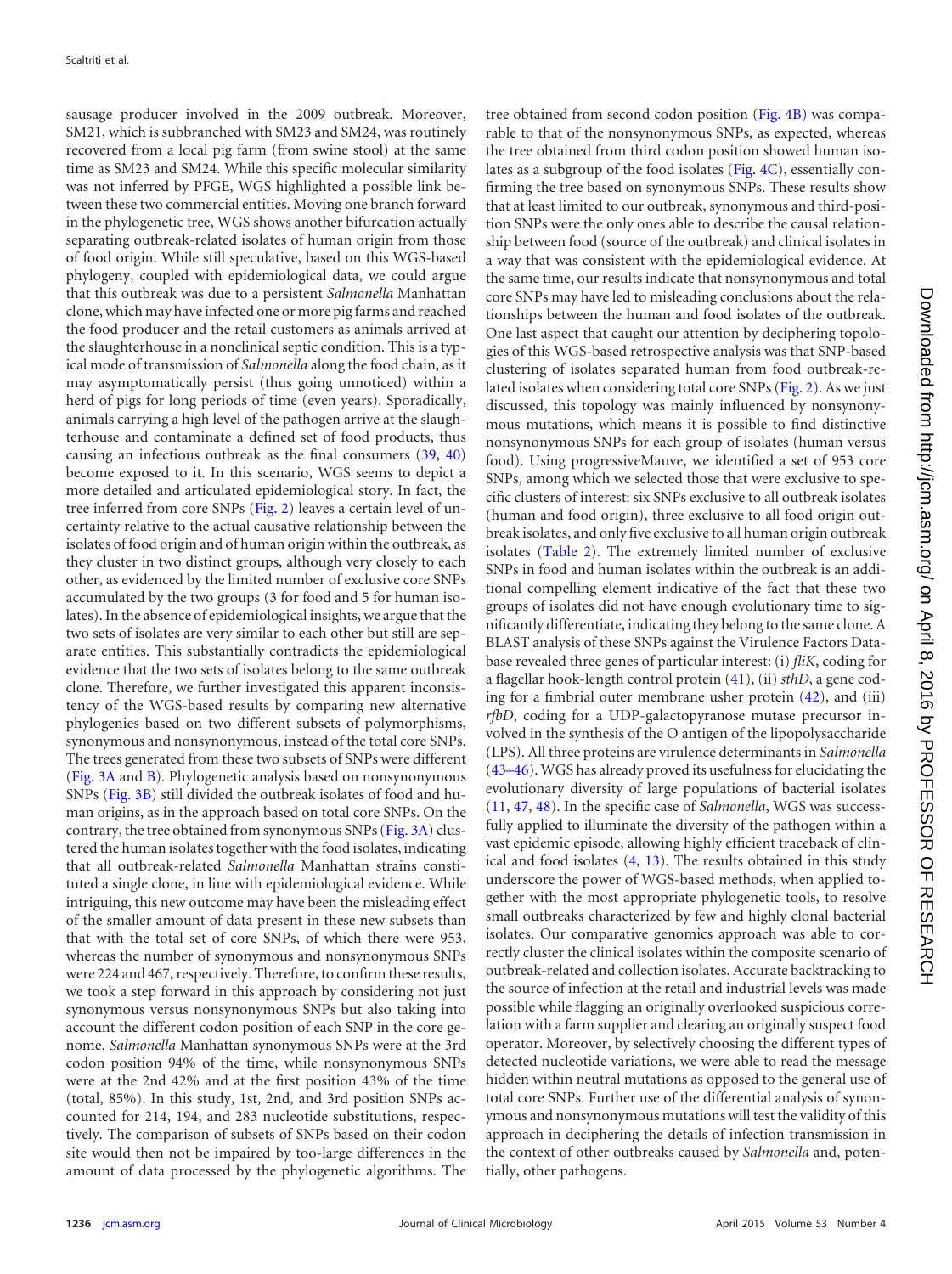### **ACKNOWLEDGMENTS**

We acknowledge Elena Carra for providing some of the isolates included in the study. We thank Roberto Alfieri for technical assistance in remote analysis at the University of Parma Department of Physics and Earth Sciences.

This study was supported by Regione Lombardia grant delibera regionale 001051/22122000 and by the Italian Ministry of Health grant IZSLER-PRC2012/006.

### <span id="page-10-0"></span>**REFERENCES**

- 1. **Majowicz SE, Musto J, Scallan E, Angulo FJ, Kirk M, O'Brien SJ, Jones TF, Fazil A, Hoekstra RM, International Collaboration on Enteric Disease 'Burden of Illness' Studies.** 2010. The global burden of nontyphoidal *Salmonella* gastroenteritis. Clin Infect Dis **50:**882–889. [http://dx](http://dx.doi.org/10.1086/650733) [.doi.org/10.1086/650733.](http://dx.doi.org/10.1086/650733)
- <span id="page-10-1"></span>2. **European Food Safety Authority (EFSA), European Centre for Disease Prevention and Control (ECDC).** 2013. Scientific report of EFSA and ECDC: the European Union summary report on trends and sources of zoonoses, zoonotic agents and food-borne outbreaks in 2011. EFSA J **11:** 3129 –3378. [http://dx.doi.org/10.2903/j.efsa.2013.3129.](http://dx.doi.org/10.2903/j.efsa.2013.3129)
- <span id="page-10-2"></span>3. **Wattiau P, Boland C, Bertrand S.** 2011. Methodologies for *Salmonella enterica* subsp. *enterica* subtyping: gold standards and alternatives. Appl Environ Microbiol **77:**7877–7885. [http://dx.doi.org/10.1128](http://dx.doi.org/10.1128/AEM.05527-11) [/AEM.05527-11.](http://dx.doi.org/10.1128/AEM.05527-11)
- <span id="page-10-3"></span>4. **Allard MW, Luo Y, Strain E, Pettengill J, Timme R, Wang C, Li C, Keys CE, Zheng J, Stones R, Wilson MR, Musser SM, Brown EW.** 2013. On the evolutionary history, population genetics and diversity among isolates of *Salmonella* Enteritidis PFGE pattern JEGX01.0004. PLoS One **8:**e55254. [http://dx.doi.org/10.1371/journal.pone.0055254.](http://dx.doi.org/10.1371/journal.pone.0055254)
- <span id="page-10-4"></span>5. **Urwin R, Maiden MCJ.** 2003. Multi-locus sequence typing: a tool for global epidemiology. Trends Microbiol **11:**479 –487. [http://dx.doi.org/10](http://dx.doi.org/10.1016/j.tim.2003.08.006) [.1016/j.tim.2003.08.006.](http://dx.doi.org/10.1016/j.tim.2003.08.006)
- <span id="page-10-5"></span>6. **Achtman M, Wain J, Weill F-X, Nair S, Zhou Z, Sangal V, Krauland MG, Hale JL, Harbottle H, Uesbeck A, Dougan G, Harrison LH, Brisse S,** *S. enterica* **MLST Study Group.** 2012. Multilocus sequencing typing as a replacement for serotyping in *Salmonella enterica*. PLoS Pathog **8:**e1002776. [http://dx.doi.org/10.1371/journal.ppat.1002776.](http://dx.doi.org/10.1371/journal.ppat.1002776)
- <span id="page-10-6"></span>7. **Fakhr MK, Nolan LK, Logue CM.** 2005. Multilocus sequence typing lacks the discriminatory ability of pulsed-field gel electrophoresis for typing *Salmonella enterica* serovar Typhimurium. J Clin Microbiol **43:**2215– 2219. [http://dx.doi.org/10.1128/JCM.43.5.2215-2219.2005.](http://dx.doi.org/10.1128/JCM.43.5.2215-2219.2005)
- <span id="page-10-7"></span>8. **Harris SR, Feil EJ, Holden MTG, Quail MA, Nickerson EK, Chantratita N, Gardete S, Tavares A, Day N, Lindsay JA, Edgeworth JD, de Lencastre H, Parkhill J, Peacock SJ, Bentley SD.** 2010. Evolution of MRSA during hospital transmission and intercontinental spread. Science **327:** 469 –474. [http://dx.doi.org/10.1126/science.1182395.](http://dx.doi.org/10.1126/science.1182395)
- <span id="page-10-8"></span>9. **Gardy JL, Johnston JC, Sui SJH, Cook VJ, Shah L, Brodkin E, Rempel S, Moore R, Zhao Y, Holt R, Varhol R, Birol I, Lem M, Sharma MK, Elwood K, Jones SJM, Brinkman FSL, Brunham RC, Tang P.** 2011. Whole-genome sequencing and social-network analysis of a tuberculosis outbreak. N Engl J Med **364:**730 –739. [http://dx.doi.org/10.1056/NEJM](http://dx.doi.org/10.1056/NEJMoa1003176) [oa1003176.](http://dx.doi.org/10.1056/NEJMoa1003176)
- <span id="page-10-9"></span>10. **Desai PT, Porwollik S, Long F, Cheng P, Wollam A, Clifton SW, Weinstock GM, McClelland M.** 2013. Evolutionary genomics of *Salmonella enterica* subspecies. mBio **4:**e00579-12. [http://dx.doi.org/10.1128](http://dx.doi.org/10.1128/mBio.00579-12) [/mBio.00579-12.](http://dx.doi.org/10.1128/mBio.00579-12)
- <span id="page-10-10"></span>11. **Timme RE, Pettengill JB, Allard MW, Strain E, Barrangou R, Wehnes C, Van Kessel JS, Karns JS, Musser SM, Brown EW.** 2013. Phylogenetic diversity of the enteric pathogen *Salmonella enterica* subsp. *enterica* inferred from genome-wide reference-free SNP characters. Genome Biol Evol **5:**2109 –2123. [http://dx.doi.org/10.1093/gbe/evt159.](http://dx.doi.org/10.1093/gbe/evt159)
- <span id="page-10-11"></span>12. **Hoffmann M, Zhao S, Pettengill J, Luo Y, Monday SR, Abbott J, Ayers SL, Cinar HN, Muruvanda T, Li C, Allard MW, Whichard J, Meng J, Brown EW, McDermott PF.** 2014. Comparative genomic analysis and virulence differences in closely related *Salmonella enterica* serotype Heidelberg isolates from humans, retail meats, and animals. Genome Biol Evol **6:**1046 –1068. [http://dx.doi.org/10.1093/gbe/evu079.](http://dx.doi.org/10.1093/gbe/evu079)
- <span id="page-10-12"></span>13. **Allard MW, Luo Y, Strain E, Li C, Keys CE, Son I, Stones R, Musser SM, Brown EW.** 2012. High resolution clustering of *Salmonella enterica* serovar Montevideo strains using a next-generation sequencing approach. BMC Genomics **13:**32. [http://dx.doi.org/10.1186/1471-2164-13-32.](http://dx.doi.org/10.1186/1471-2164-13-32)
- <span id="page-10-13"></span>14. **Lienau EK, Strain E, Wang C, Zheng J, Ottesen AR, Keys CE, Hammack TS, Musser SM, Brown EW, Allard MW, Cao G, Meng J, Stones R.** 2011. Identification of a salmonellosis outbreak by means of molecular sequencing. N Engl J Med **364:**981–982. [http://dx.doi.org/10.1056/NEJM](http://dx.doi.org/10.1056/NEJMc1100443) [c1100443.](http://dx.doi.org/10.1056/NEJMc1100443)
- <span id="page-10-14"></span>15. **Cao G, Meng J, Strain E, Stones R, Pettengill J, Zhao S, McDermott P, Brown E, Allard M.** 2013. Phylogenetics and differentiation of *Salmonella* Newport lineages by whole genome sequencing. PLoS One **8:**e55687. [http:](http://dx.doi.org/10.1371/journal.pone.0055687) [//dx.doi.org/10.1371/journal.pone.0055687.](http://dx.doi.org/10.1371/journal.pone.0055687)
- <span id="page-10-15"></span>16. **Mather AE, Reid SWJ, Maskell DJ, Parkhill J, Fookes MC, Harris SR, Brown DJ, Coia JE, Mulvey MR, Gilmour MW, Petrovska L, De Pinna E, Kuroda M, Akiba M, Izumiya H, Connor TR, Suchard MA, Lemey P, Mellor DJ, Haydon DT, Thomson NR.** 2013. Distinguishable epidemics of multidrug-resistant *Salmonella* Typhimurium DT104 in different hosts. Science **341:**1514 –1517. [http://dx.doi.org/10.1126](http://dx.doi.org/10.1126/science.1240578) [/science.1240578.](http://dx.doi.org/10.1126/science.1240578)
- <span id="page-10-16"></span>17. **Pang S, Octavia S, Feng L, Liu B, Reeves PR, Lan R, Wang L.** 2013. Genomic diversity and adaptation of *Salmonella enterica* serovar Typhimurium from analysis of six genomes of different phage types. BMC Genomics **14:**718. [http://dx.doi.org/10.1186/1471-2164-14-718.](http://dx.doi.org/10.1186/1471-2164-14-718)
- <span id="page-10-17"></span>18. **Leekitcharoenphon P, Friis C, Zankari E, Svendsen CA, Price LB, Rahmani M, Herrero-Fresno A, Fashae K, Vandenberg O, Aarestrup FM, Hendriksen RS.** 2013. Genomics of an emerging clone of *Salmonella* serovar Typhimurium ST313 from Nigeria and the Democratic Republic of Congo. J Infect Dev Ctries **7:**696 –706. [http://dx.doi.org/10.3855/jidc](http://dx.doi.org/10.3855/jidc.3328) [.3328.](http://dx.doi.org/10.3855/jidc.3328)
- <span id="page-10-18"></span>19. **Noël H, Dominguez M, Weill FX, Brisabois A, Duchazeaubeneix C, Kerouanton A, Delmas G, Pihier N, Couturier E.** 2006. Outbreak of *Salmonella enterica* serotype Manhattan infection associated with meat products, France, 2005. Euro Surveill **11:**270 –273. [http://www](http://www.eurosurveillance.org/ViewArticle.aspx?ArticleId=660) [.eurosurveillance.org/ViewArticle.aspx?ArticleId](http://www.eurosurveillance.org/ViewArticle.aspx?ArticleId=660)=660.
- <span id="page-10-19"></span>20. **Fisher I, Crowcroft N.** 1998. Enter-net/EPIET investigation into the multinational cluster of *Salmonella* Livingstone. Euro Surveill 2:pii=1271. [http://www.eurosurveillance.org/ViewArticle.aspx?ArticleId](http://www.eurosurveillance.org/ViewArticle.aspx?ArticleId=1271)=1271.
- <span id="page-10-20"></span>21. **European Food Safety Authority.** 2012. Technical report: manual for reporting of food-borne outbreaks in accordance with Directive/99/EC from the year 2011. Supporting publication 2012:EN-265. European Safety Food Authority, Parma, Italy. [http://www.efsa.europa.eu/en](http://www.efsa.europa.eu/en/supporting/doc/265e.pdf) [/supporting/doc/265e.pdf.](http://www.efsa.europa.eu/en/supporting/doc/265e.pdf)
- <span id="page-10-21"></span>22. **PulseNet.** 2010. One-day (24 –28 h) standardized laboratory protocol for molecular subtyping of *Escherichia coli* O157:H7, non-typhoidal *Salmonella* serotypes, and *Shigella sonnei*, by pulsed field gel electrophoresis (PFGE). Centers for Disease Control and Prevention, Atlanta, GA. [http://](http://www.cdc.gov/pulsenet/protocols/ecoli_salmonella_shigella_protocols.pdf) [www.cdc.gov/pulsenet/protocols/ecoli\\_salmonella\\_shigella](http://www.cdc.gov/pulsenet/protocols/ecoli_salmonella_shigella_protocols.pdf) [\\_protocols.pdf.](http://www.cdc.gov/pulsenet/protocols/ecoli_salmonella_shigella_protocols.pdf)
- <span id="page-10-22"></span>23. **Magoc T, Salzberg SL.** 2011. FLASH: fast length adjustment of short reads to improve genome assemblies. Bioinformatics **27:**2957–2963. [http://dx](http://dx.doi.org/10.1093/bioinformatics/btr507) [.doi.org/10.1093/bioinformatics/btr507.](http://dx.doi.org/10.1093/bioinformatics/btr507)
- <span id="page-10-23"></span>24. **Chevreux B, Wetter T, Suhai S.** 1999. Genome sequence assembly using trace signals and additional sequence information, p 45–56. *In* Computer science and biology. Proceedings of the German Conference on Bioinformatics, GCB '99. GCB, Hannover, Germany.
- <span id="page-10-24"></span>25. **Chain PS1, Grafham DV, Fulton RS, Fitzgerald MG, Hostetler J, Muzny D, Ali J, Birren B, Bruce DC, Buhay C, Cole JR, Ding Y, Dugan S, Field D, Garrity GM, Gibbs R, Graves T, Han CS, Harrison SH, Highlander S, Hugenholtz P, Khouri HM, Kodira CD, Kolker E, Kyrpides NC, Lang D, Lapidus A, Malfatti SA, Markowitz V, Metha T, Nelson KE, Parkhill J, Pitluck S, Qin X, Read TD, Schmutz J, Sozhamannan S, Sterk P, Strausberg RL, Sutton G, Thomson NR, Tiedje JM, Weinstock G, Wollam A, Genomic Standards Consortium Human Microbiome Project Jumpstart Consortium, Detter JC.** 2009. Genome Project standards in a new era of sequencing. Science **326:**236 –237. [http://dx.doi.org/10](http://dx.doi.org/10.1126/science.1180614) [.1126/science.1180614.](http://dx.doi.org/10.1126/science.1180614)
- <span id="page-10-25"></span>26. **Sassera D, Gaiarsa S, Scaltriti E, Morganti M, Bandi C, Casadei G, Pongolini S.** 2013. Draft genome sequence of *Salmonella enterica* subsp. *enterica* serovar Manhattan strain 111113, from an outbreak of human infections in northern Italy. Genome Announc **1:**e00632-13. [http://dx.doi](http://dx.doi.org/10.1128/genomeA.00632-13) [.org/10.1128/genomeA.00632-13.](http://dx.doi.org/10.1128/genomeA.00632-13)
- <span id="page-10-27"></span><span id="page-10-26"></span>27. **Darling AE, Mau B, Perna NT.** 2010. progressiveMauve: multiple genome alignment with gene gain, loss and rearrangement. PLoS One **5:**e11147. [http://dx.doi.org/10.1371/journal.pone.0011147.](http://dx.doi.org/10.1371/journal.pone.0011147)
- 28. **Gaiarsa S, Comandatore F, Gaibani P, Corbella M, Dalla Valle C, Epis S, Scaltriti E, Carretto E, Farina C, Labonia M, Landini MP, Pongolini**